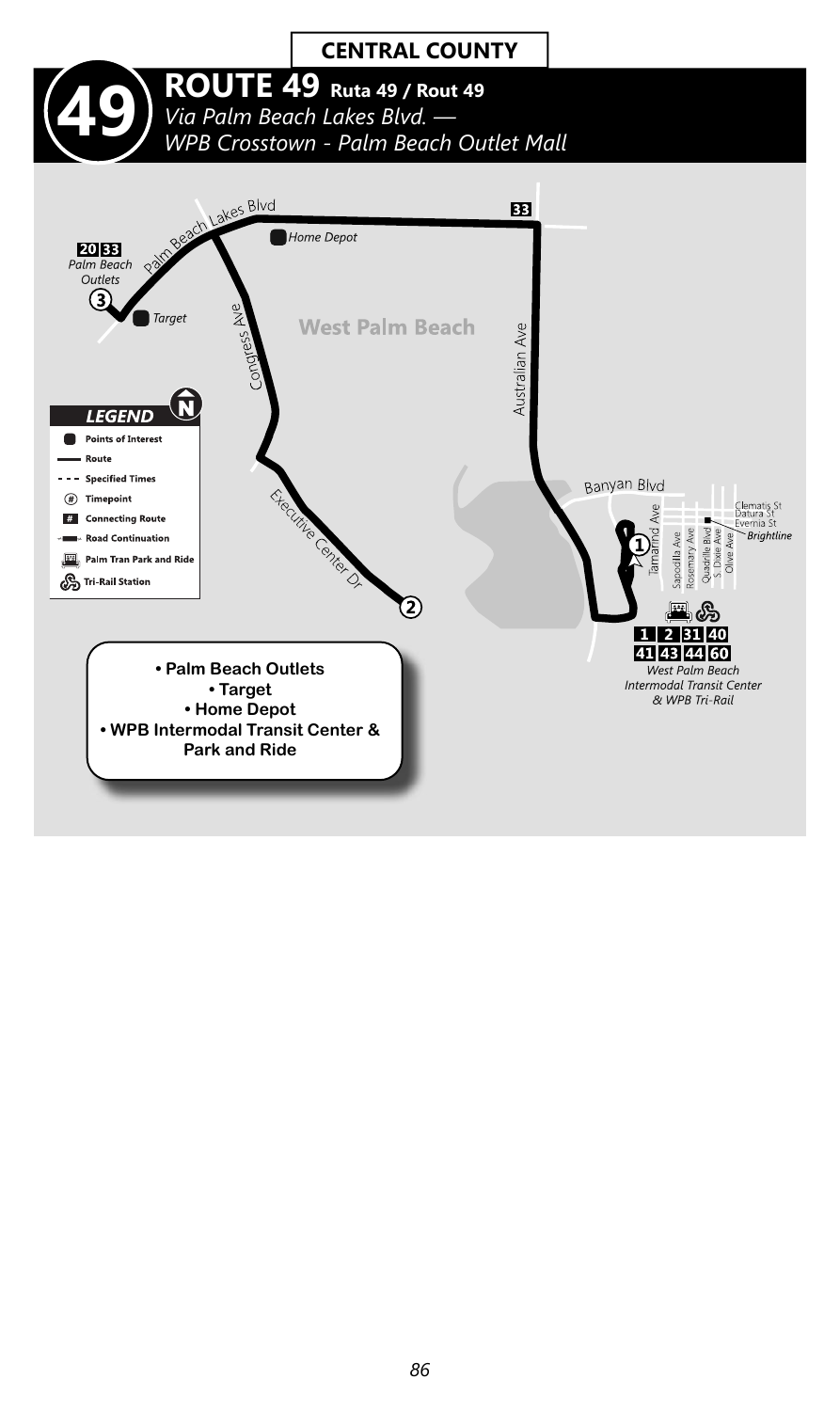# Route 49 Eastbound Este / Lès

*Weekday / Semana / Lasémèn* P.M. times are shown in **bold**/Los horarios de P.M. se muestran en negrilla/Lè nan apremidi yo prezante an fonse

#### **Palm Beach Outlets** *Bus Stop #603* 5:36 6:16 7:16 8:16 9:15 10:15 11:15 12:15 1:15 2:15 3:15 4:15 5:15 6:17 7:17 8:17 9:17 **Executive Center Dr** *Bus Stop #3707* 5:42 6:22 7:22 8:22 9:22 10:22 11:22 12:22 1:22 2:22 3:22 4:22 5:22 6:23 7:23 8:23 9:23 **Intermodal Transit Center** *Bus Stop #602* 5:55 6:35 7:35 8:35 9:35 10:35 11:35 12:35 1:35 2:35 3:35 4:35 5:35 6:35 7:35 8:35 9:35 **1 2 3**

## *Saturday / Sábado / Samdi*

| €                                          |                                              |                                                   |
|--------------------------------------------|----------------------------------------------|---------------------------------------------------|
| <b>Palm Beach Outlets</b><br>Bus Stop #603 | <b>Executive Center Dr</b><br>Bus Stop #3707 | <b>Intermodal Transit Center</b><br>Bus Stop #602 |
| 8:13                                       | 8:18                                         | 8:30                                              |
| 9:13                                       | 9:18                                         | 9:30                                              |
| 10:13                                      | 10:18                                        | 10:30                                             |
| 11:13                                      | 11:18                                        | 11:30                                             |
| 12:13                                      | 12:18                                        | 12:30                                             |
| 1:13                                       | 1:18                                         | 1:30                                              |
| 2:13                                       | 2:18                                         | 2:30                                              |
| 3:13                                       | 3:18                                         | 3:30                                              |
| 4:13                                       | 4:18                                         | 4:30                                              |
| 5:13                                       | 5:18                                         | 5:30                                              |
| 6:13                                       | 6:18                                         | 6:30                                              |
| 7:13                                       | 7:18                                         | 7:30                                              |
| 8:13                                       | 8:18                                         | 8:30                                              |
| 9:13                                       | 9:18                                         | 9:30                                              |

#### *Sunday / Domingo / Dimanch*  $\overline{1}$  $\mathbf{I}$ **2**

**3**

 $\mathbf{r}$ 

| œ,                                         | .                                            | u                                                 |
|--------------------------------------------|----------------------------------------------|---------------------------------------------------|
| <b>Palm Beach Outlets</b><br>Bus Stop #603 | <b>Executive Center Dr</b><br>Bus Stop #3707 | <b>Intermodal Transit Center</b><br>Bus Stop #602 |
| 9:13                                       | 9:18                                         | 9:30                                              |
| 10:13                                      | 10:18                                        | 10:30                                             |
| 11:13                                      | 11:18                                        | 11:30                                             |
| 12:13                                      | 12:18                                        | 12:30                                             |
| 1:13                                       | 1:18                                         | 1:30                                              |
| 2:13                                       | 2:18                                         | 2:30                                              |
| 3:13                                       | 3:18                                         | 3:30                                              |
| 4:13                                       | 4:18                                         | 4:30                                              |
| 5:13                                       | 5:18                                         | 5:30                                              |
| 6:13                                       | 6:18                                         | 6:30                                              |
| 7:13                                       | 7:18                                         | 7:30                                              |